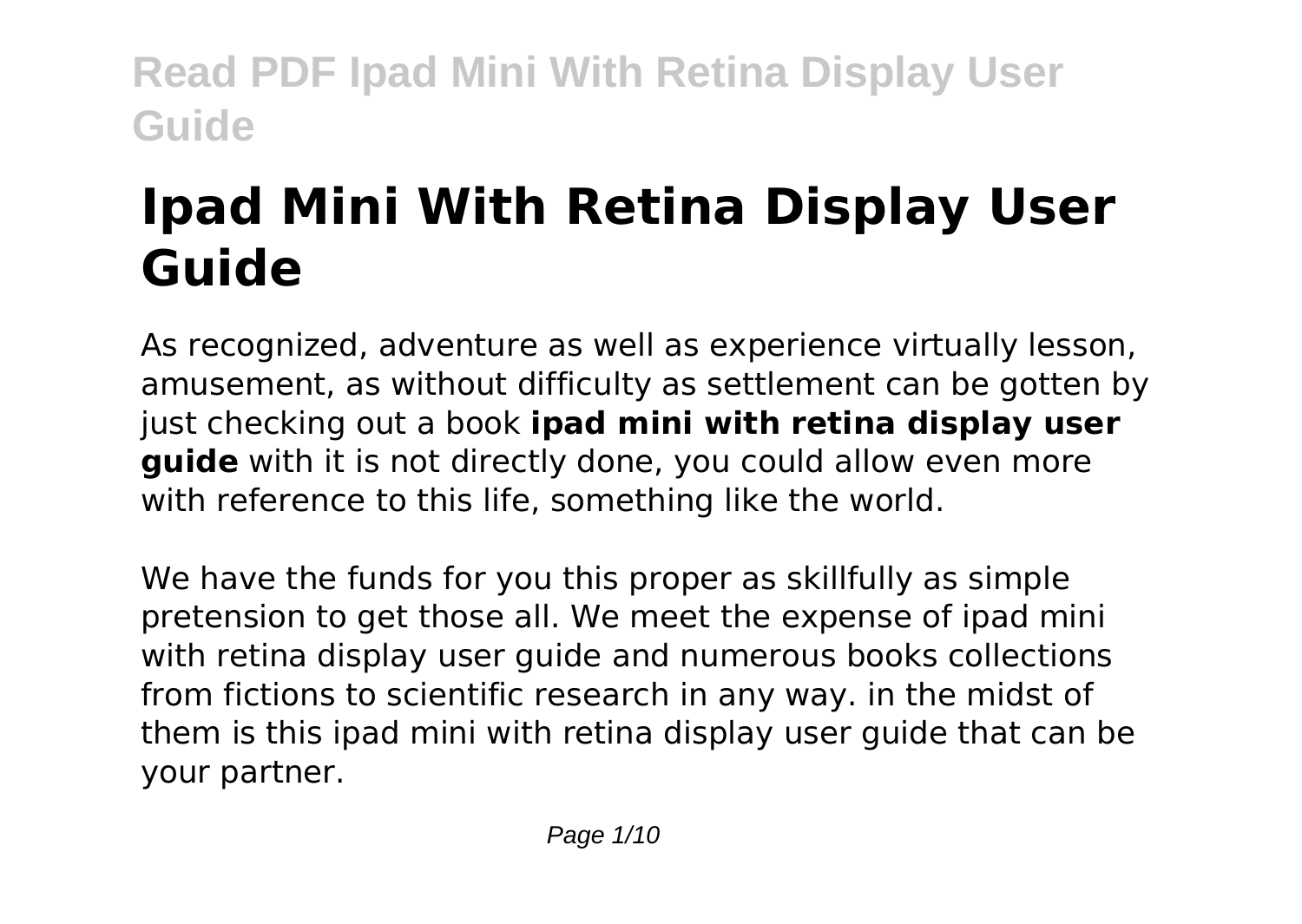Talking Book Services. The Mississippi Library Commission serves as a free public library service for eligible Mississippi residents who are unable to read ...

#### **Ipad Mini With Retina Display**

iPad mini is beloved for its size and capability. And now there are even more reasons to love it. The A12 Bionic chip with Neural Engine. A 7.9‑inch Retina display with True Tone. And Apple Pencil, so you can capture your biggest ideas wherever they come to you. It's still iPad mini. There's just more of it than ever.

#### **iPad mini - Apple**

7.9" Retina Display, 2048 x 1536 Resolution. Apple iOS 9, Dual-Core A8 Chip with Quad-Core Graphics. 8 MP iSight Camera, 1080p HD Video Recording. 64GB Capacity, Wi-Fi (802.11a/ b/ g/  $n/$  ac) + Cellular + MIMO + Bluetooth 4.2. Up to 10 Hours of Battery Life,  $0.65$  lbs.  $P_{\text{a}q\text{e}2/10}$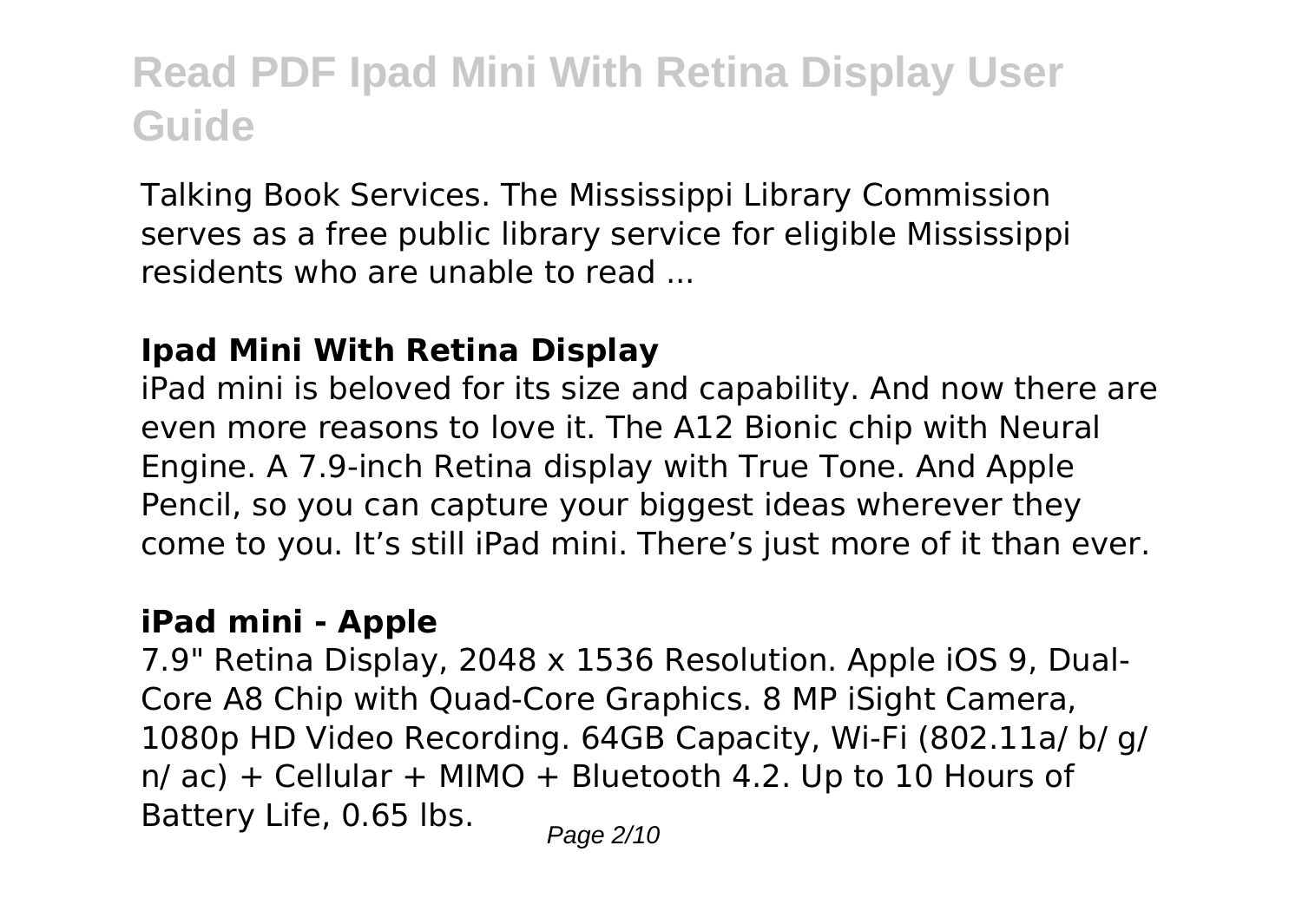#### **Amazon.com : Apple iPad Mini 4, 64GB with Retina Display ...**

The 7.9" Retina Display makes its debut on the iPad mini, maintaining its enormous 2048 x 1536 native resolution. At 326 pixels per inch, the Retina Display can show up to 3.1 million pixels at a time. The Retina Display is also a capacitive touchscreen so you'll be able to utilize all the multi-touch gestures of iOS 7.

#### **Amazon.com: Apple iPad Mini 2 with Retina Display ME279LL ...**

iPad mini is beloved for its size and capability. And now there are even more reasons to love it. A12 Bionic chip with Neural Engine. A 7.9‑inch Retina display with True Tone. And Apple Pencil, so you can capture your biggest ideas wherever they come to you. It's still iPad mini. There's just more of it than ever.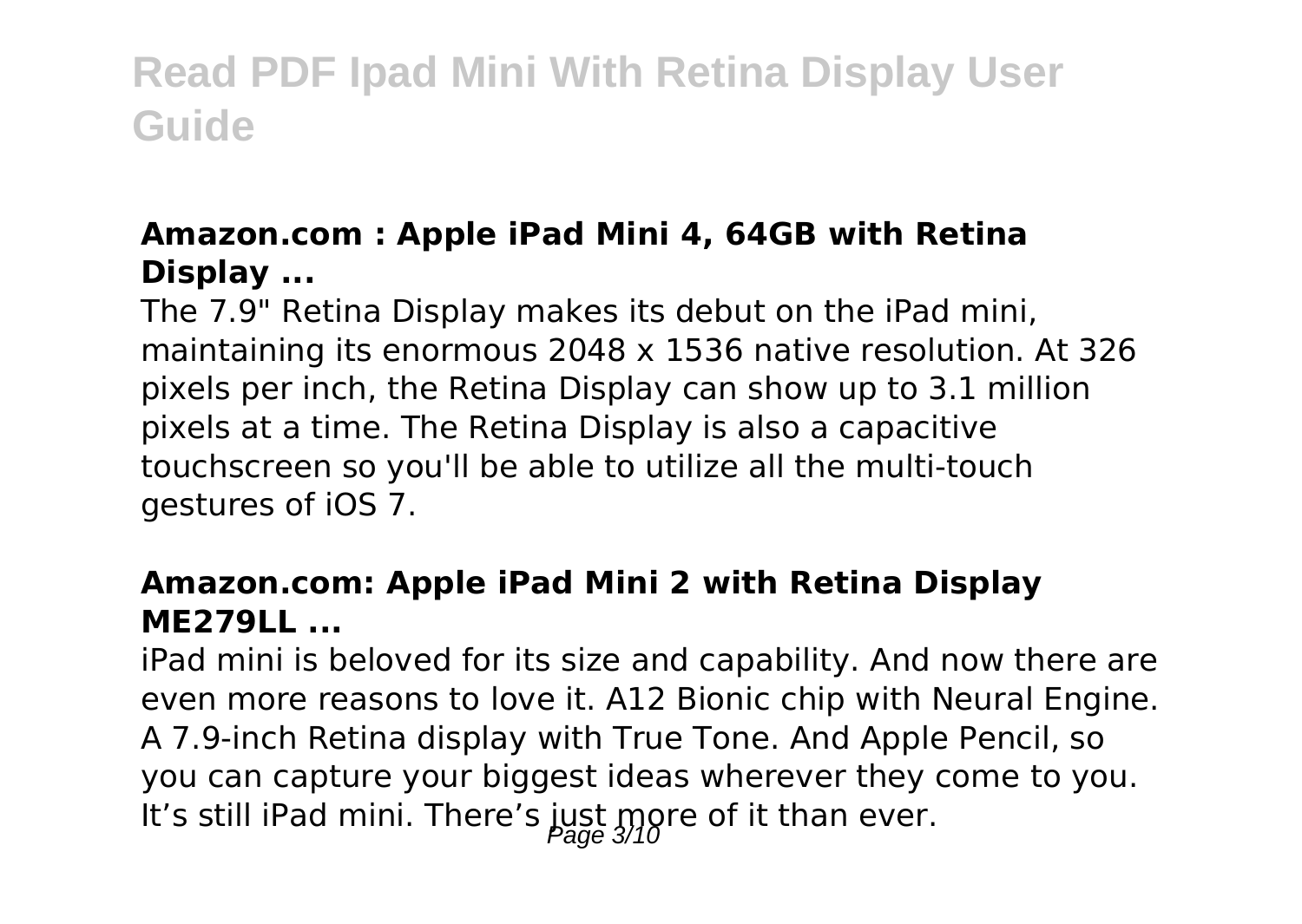#### **iPad mini - Apple (IN)**

7.9″ Retina display. Retina display; 7.9-inch (diagonal) LEDbacklit Multi-Touch display; 2048-by-1536 resolution at 326 pixels per inch (ppi) ... Testing conducted by Apple in February 2019 using preproduction iPad mini (5th generation) units and software. Testing consisted of full battery discharge while performing each of the following ...

#### **iPad mini - Technical Specifications - Apple**

Yes, the market researcher says, the iPad Mini Retina is coming. Exactly when is the real question.

**IHS sees iPad Mini Retina display production in Q3 - CNET** iPad Mini with Retina Display could Come in the Second Half of this Year May 6, 2013 May 6, 2013 by Ibrahim Before knowing the iPad mini, users were  $a, bi$  skeptical about the idea of a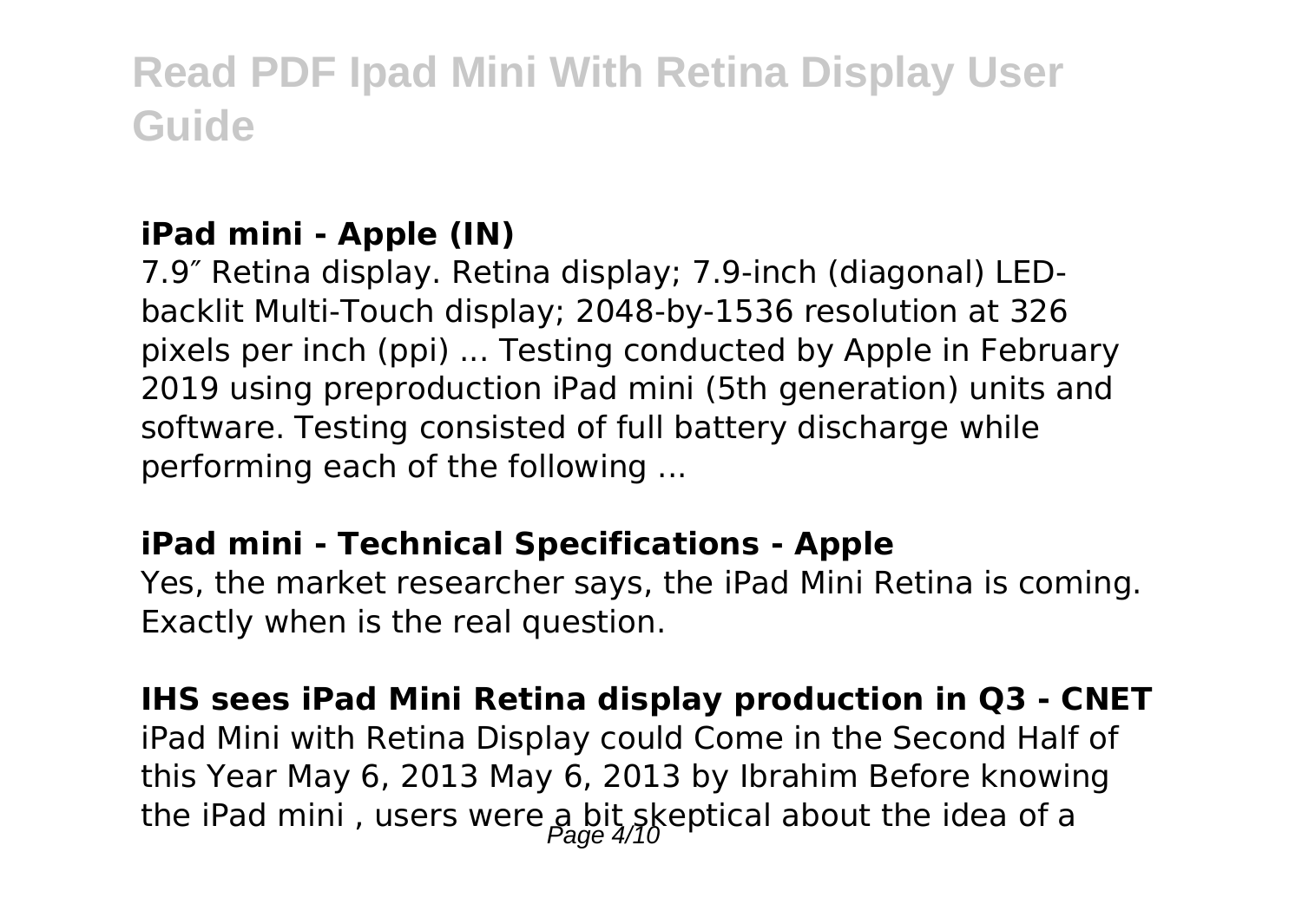smaller and cheaper tablet .However, Apple is able to present a great product and offering benefits to keep in mind for some users about its older brother.

### **iPad Mini with Retina Display could Come in the Second**

**...**

An entry-level iPad mini. Right now, the 10.2 level iPad is less expensive than the iPad mini. \$329 instead of \$399. That's thanks to an older processor, the A10 instead of the A12, and a non-laminated display. What if there was an iPad mini with an older processor and non-laminated display? Something that could further push-down the starting ...

**iPad mini 6 or iPad Pro mini: The future of Apple's tiny ...** The fourth-generation iPad (marketed as iPad with Retina display, colloquially referred to as the iPad 4) is a tablet computer produced and marketed by Apple Inc. Compared to its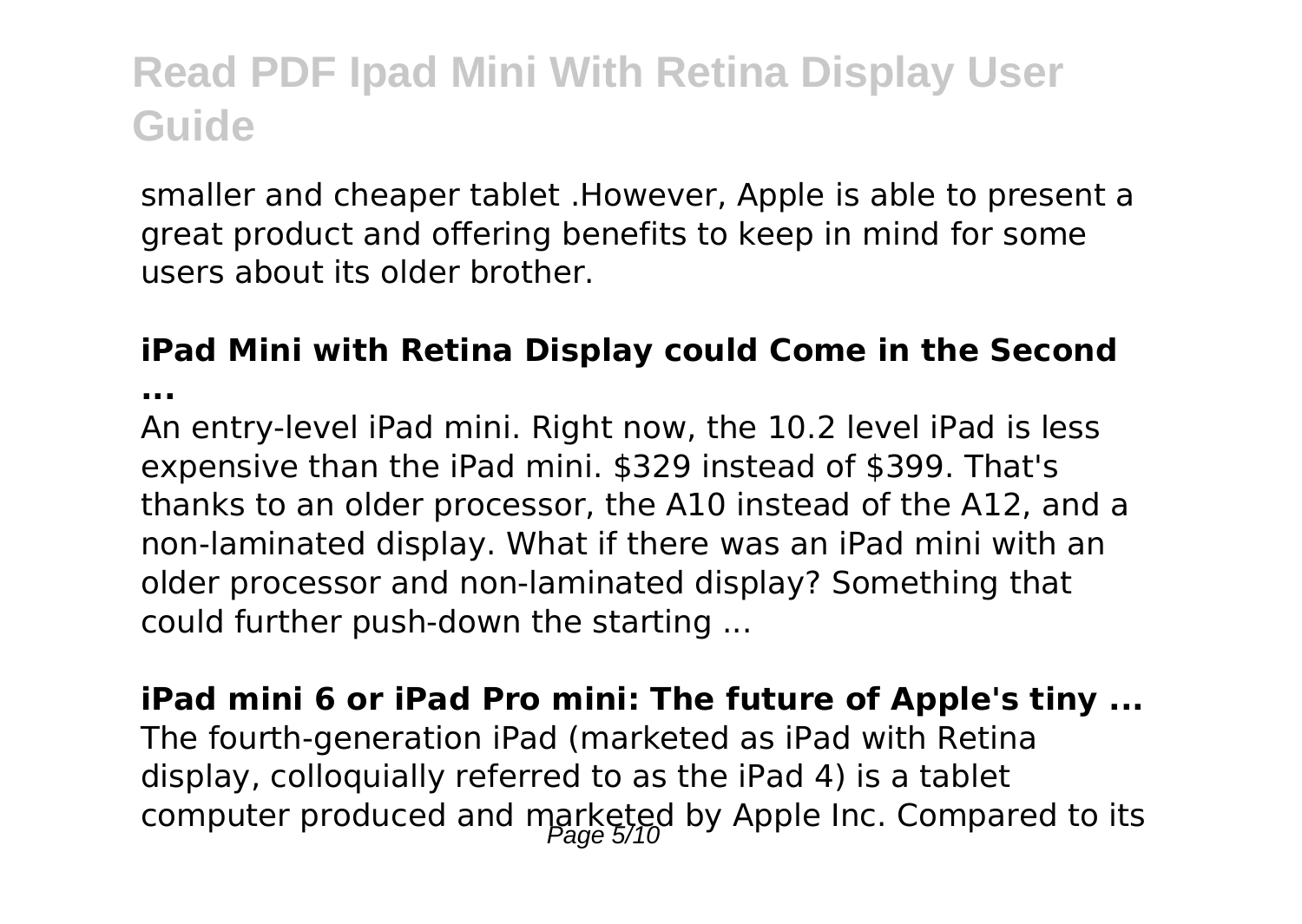predecessor, the third-generation iPad, the fourth-generation iPad maintained the Retina Display but featured new and upgraded components such as the Apple A6X chip and the Lightning connector, which was introduced on September 12, 2012.

#### **iPad (4th generation) - Wikipedia**

iPad Pro. Starting at \$799. 12.9" and 11" Liquid Retina display with ProMotion; A12Z Bionic chip; Pro cameras and LiDAR Scanner; Face ID; Up to 1TB storage

#### **iPad - Apple**

Shop for ipad mini with retina display at Best Buy. Find low everyday prices and buy online for delivery or in-store pick-up

### **ipad mini with retina display - Best Buy** Display. Retina display; 7.9-inch (diagonal) LED-backlit Multi-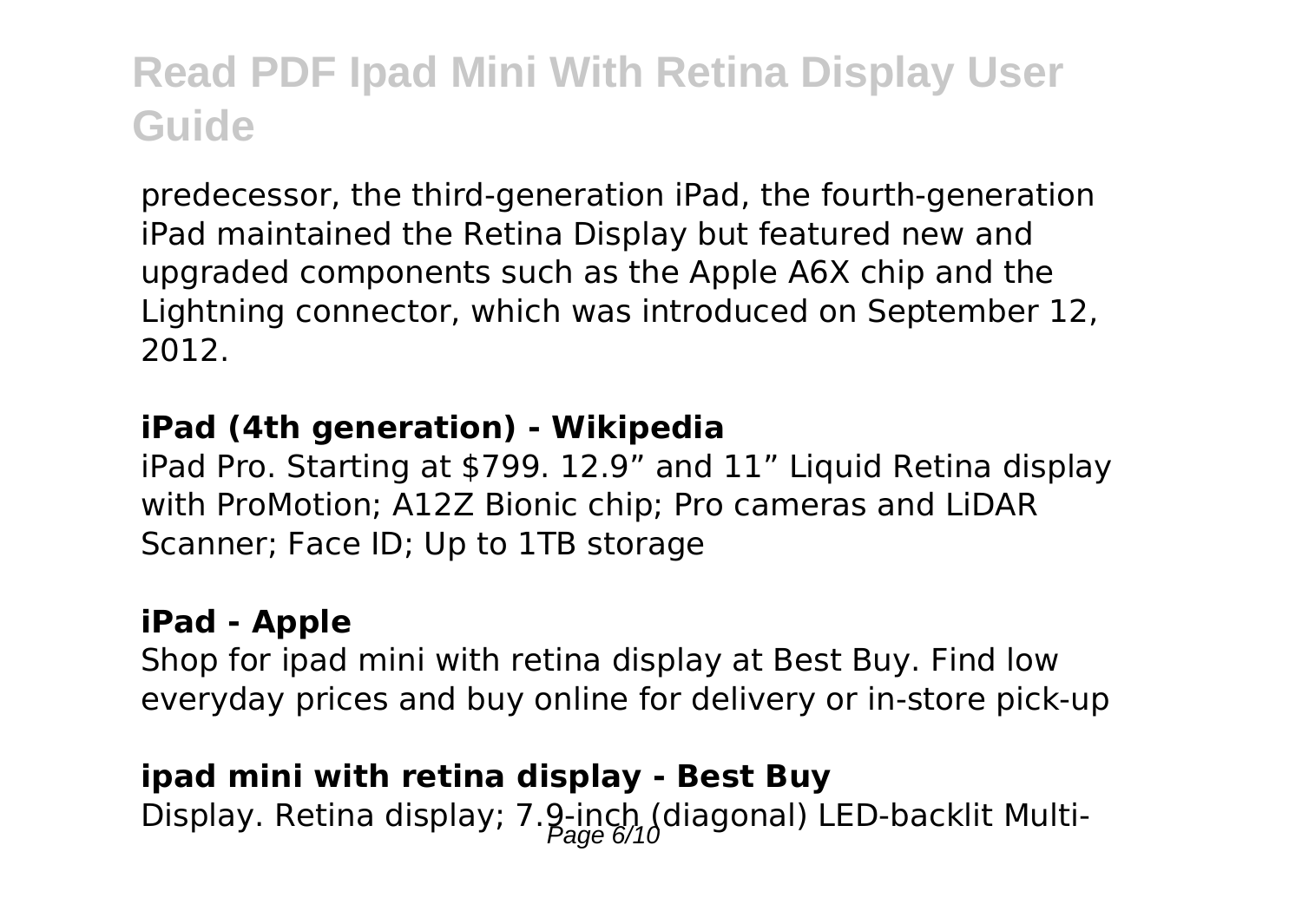Touch display with IPS technology; 2048-by-1536 resolution at 326 pixels per inch (ppi) Fingerprint-resistant oleophobic coating; Chip. A7 chip with 64-bit architecture and M7 motion coprocessor; Wireless and Cellular. Wi-Fi. Wi-Fi (802.11a/b/g/n); dual channel (2.4GHz and 5GHz) and ...

**iPad mini 2 with Retina display - Technical Specifications** Apple iPad mini with Retina display Wi-Fi tablet was launched in September 2013. The tablet comes with a 7.90-inch display with a resolution of 2048x1536 pixels at a pixel density of 326 pixels per...

#### **Apple iPad mini with Retina display Wi-Fi Price ...**

iPad Mini 2 (Retina Display) vs Samsung Galaxy Tab Pro 8.4 Full Comparison - Duration: 11:31. sakitech 172,446 views. 11:31. 7 iPhone Settings You Need To Turn Off Now - Duration: 6:33.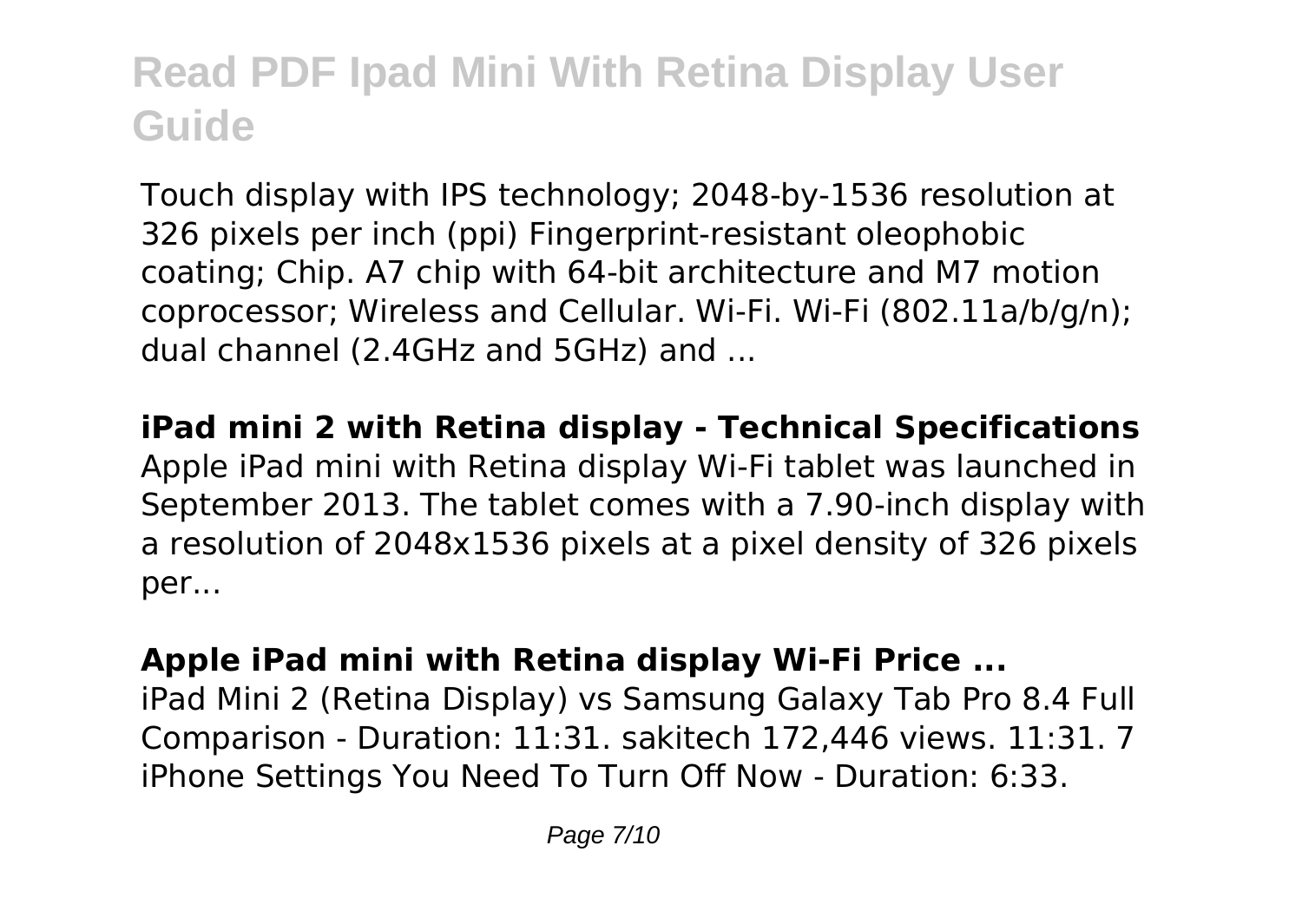#### **iPad Mini 2 with Retina Display Unboxing & Overview!**

Apple iPad mini 2 32GB, Wi-Fi, Retina display, 7.9in - Silver. Condition is Seller refurbished. Dispatched with Royal Mail 2nd Class.

**Apple iPad mini 2 32GB, Wi-Fi, Retina display, 7.9in ...** 7.9 inch Retina display 9.7 inch Retina display 10.5 inch Retina display Secure Authentication Touch ID Touch ID ... To start things off I want to say that I DID NOT buy this iPad mini off here (Amazon), I bought it from my local AT&T store. Now let's get to the fun part.

**Amazon.com : Apple iPad mini (Wi-Fi, 64GB) - Silver ...** The iPad Mini 2 (stylized and marketed as the iPad mini 2, previously marketed as the iPad mini with Retina display) is the second tablet computer in the iPad Mini line. It was produced by Apple Inc. It has a design  $\frac{1}{2}$  and  $\frac{1}{2}$  dentical to that of the first